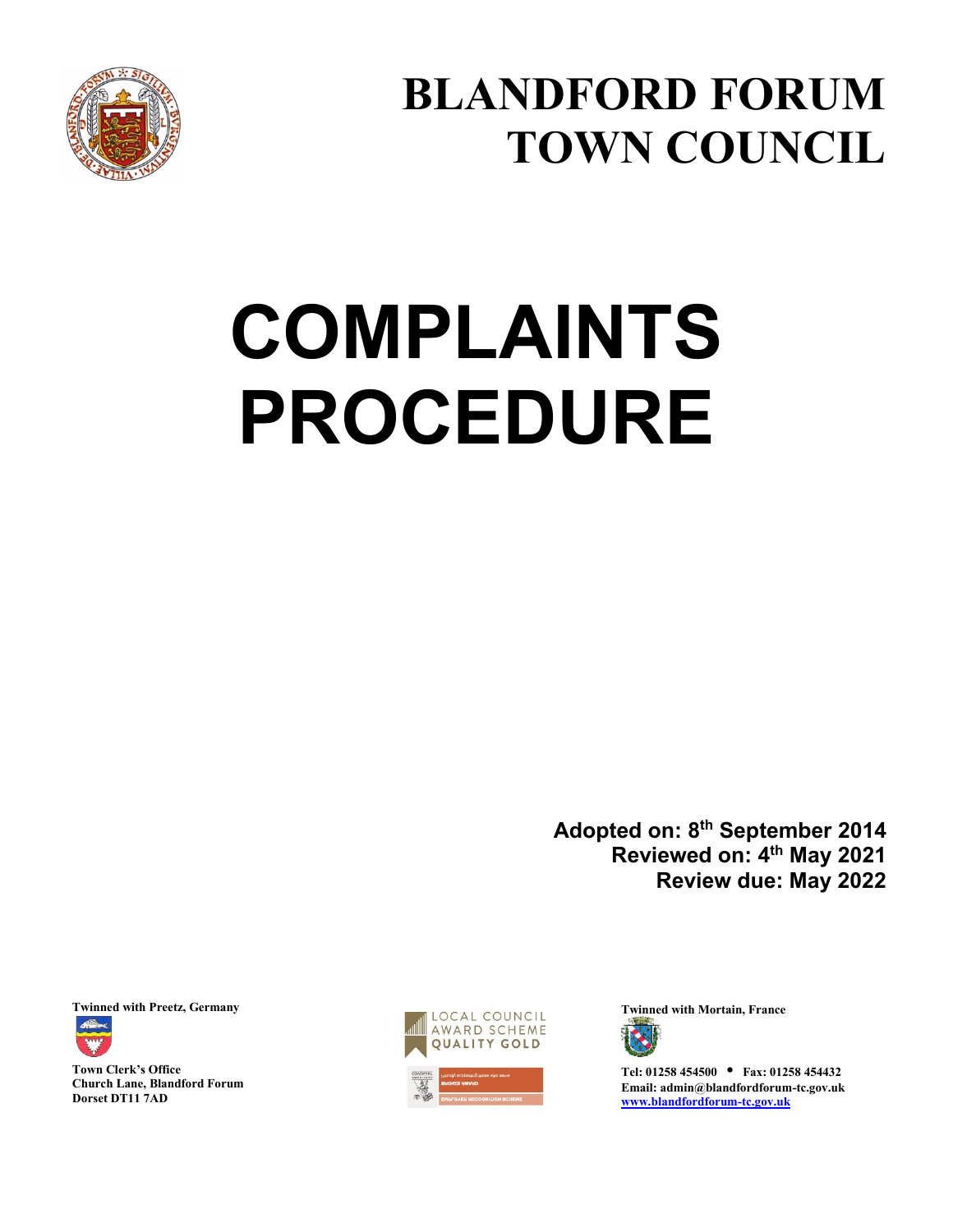## **Aim of the Policy**

The Local Government Ombudsman has no jurisdiction over parish and town councils. Therefore for the benefit of good local administration, Blandford Forum Town Council has adopted the procedure numbered, [1-18 below,](#page-2-0) for considering complaints either made by complainants direct or which have been referred back to the council from other bodies which deal with the administration or procedures of the Council.

## **Scope of the Policy**

Complaints about an employee of the council will be dealt with as an employment matter. The complainant should be assured that the matter will be dealt with internally as such and appropriate action taken as required.

Complaints about breaches of the rules about Disclosable Pecuniary Interests will be a criminal offence and will need to be reported to the police, not to the Dorset Council. Breaches of any other part of the Code should be reported to the Monitoring Officer for the Dorset Council in the usual way.

## **The Policy**

A complaint against a council should be treated as a complaint against the body corporate of the council, not as a complaint against individual employees or member(s) of the council.

Once a complaint has been received it may be processed exclusively through written communications by the Town Clerk or other proper officer. If the complaint cannot be resolved, the Council will establish a panel of three Councillors made up from the Chairman and Vice Chairman of Council and Chairmen of Committees to deal with complaints. The panel will report its conclusions to the next council meeting.

If the Town Clerk or other proper officer is putting forward the justification for the action or procedure complained of, he or she should not represent the position of the council.

At all times, the rules of natural justice will apply. In other words, all parties will be treated fairly, and the process will be reasonable, accessible and transparent.

The council aims to deal with all complaints within a 12-week period, from receipt to resolution, however depending on the complaint this period may be extended.

| Complaints should be made to: | The Town Clerk<br><b>Blandford Forum Town Council</b><br><b>Town Clerk's Office</b><br><b>Church Lane</b><br><b>Blandford Forum</b> |
|-------------------------------|-------------------------------------------------------------------------------------------------------------------------------------|
|                               |                                                                                                                                     |
|                               | Dorset                                                                                                                              |

DT11 7AD